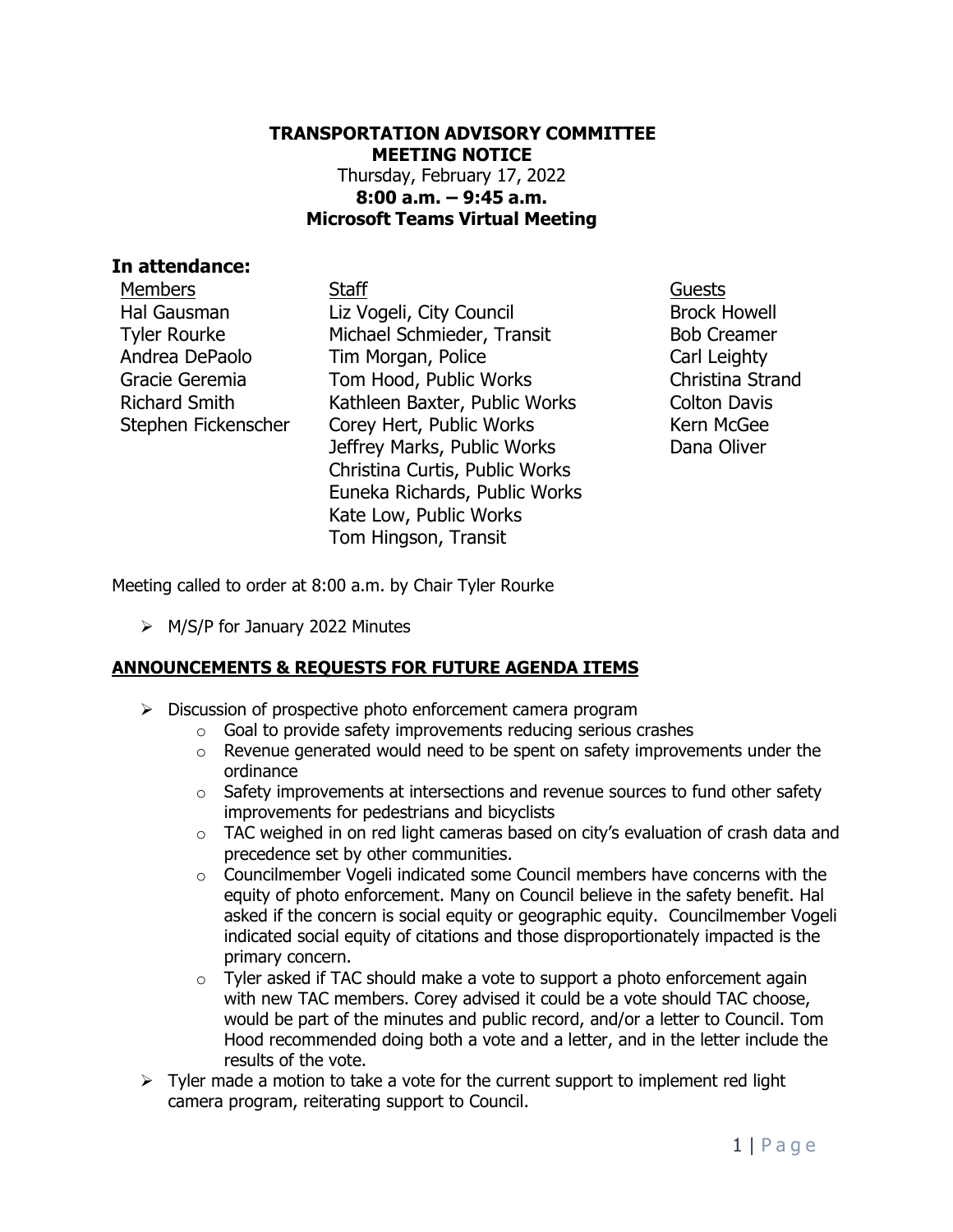- 4 TAC members voted yes Tyler, Hal, Gracie, and Richard.
- 2 TAC members abstained Stephen and Andrea.
- $\triangleright$  Corey advised with the number of members who voted yes and those who abstained, may not have have a quorum.
- ➢ Corey suggested a presentation for next month's Agenda to answer any questions in depth about a photo enforcement program.
- $\triangleright$  Corey advised he reviewed the idea of abstention and whether it contributes to the quorum. Based on best information, TAC does have a quorum and they can make the votes for the photo enforcement cameras with abstentions, as they count toward the quorum.
	- $\circ$  Requested to revisit the vote in support of a photo enforcement program. Vote already taken for support. Tyler requested to have an agenda item to review this for the new TAC members and answer their questions/have them add their support.
- $\triangleright$  Tyler made a motion that TAC draft a letter to City Council in support of a photo enforcement program.
	- 4 TAC members voted yes Tyler, Hal, Gracie, and Richard.
	- **2 TAC members abstained Stephen and Andrea.**
- $\triangleright$  Tyler and Corey will work on the letter together and will be send out to TAC members
- ➢ Tyler discussed an article "Safe Systems Approach to Transportation".

### **PUBLIC COMMENTS**

- $\triangleright$  Brock Howell commented on traffic cameras and making streets safer for low-income households, people of color, youths, seniors, and veterans. Encouraged the TAC body to send a letter to the Council showing unequivocal support for a traffic camera program and encouraging implementation to be equitable.
- ➢ Christina Strand commented on safety issues for cyclists and Bicycle Master Plan. Also discussed circuity of route crossing  $41<sup>st</sup>$  and Colby Ave.
- $\triangleright$  Colton Davis discussed red light cameras.
	- o Addressed speeding issues in Everett, emphasized tactical urbanism and focusing on temporarily redesigning the streets. Advocated implementing an income based fine system and publicly reporting automated enforcement data.
	- o Carl Leighty requested wait time on bike signal at California St and Broadway be checked. Also he requested root heaving to be smoothed on the Interurban Trail.

### **ENGINEERING REPORT**

- $\triangleright$  Tom Hood commented regarding that delivery of new projects has slowed the last couple of years due to the COVID-19 pandemic. External agencies that the city relies on for approval of funding and construction are experiencing longer lead times.
- ➢ Discussed active construction projects.
	- o Reservoir #2 site on Rucker Hill.
	- o Port Gardner Storage Facility.
- ➢ Design work ongoing at Water Filtration Plant and Wastewater Treatment Plant for upgrades.
- ➢ Upcoming projects:
	- o 2023 Annual Pavement Marking Project.
	- o Pavement Maintenance Overlay Project. Advertisement for bids in the next few weeks.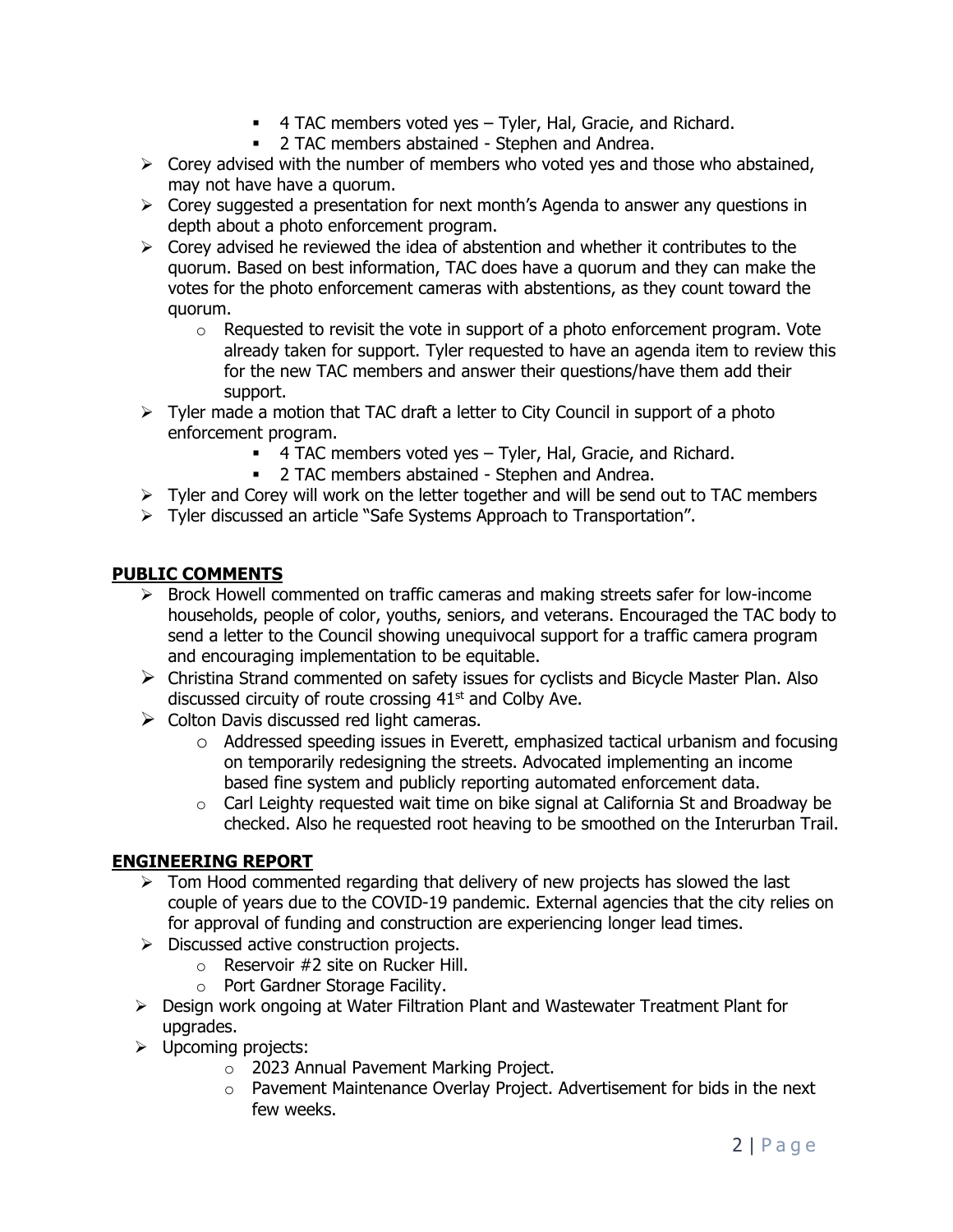- o Maintenance contract to repair knocked down illumination poles.
- ➢ State Transportation funding package in state legislature "Move Ahead Washington". Not approved yet, this is just through the House and Senate. More work and potential changes.
	- o Projects that benefit Everett:
		- 100<sup>th</sup> St Corridor: \$8.4 million in construction funding.
		- Pedestrian bridge across North Broadway at EVCC and WSU Everett: \$12.9 million. City will be lead agency. Pedestrian Safety benefit with elevated pedestrian crossings across Broadway.
		- Westbound US 2 Trestle: \$210 million design funding toward capacity improvements for the westbound trestle.

## **TRAFFIC ENGINEERING REPORT**

- $\triangleright$  Corey is putting together a shared site for access to past minutes and agendas, presentations, proposed agenda items, and other information. Email forthcoming with the link.
- $\triangleright$  Recommended Tyler's opinion peace in the Herald regarding photo enforcement. It explains balance and competing interests of social equity for people that are citied and contrasts health equity with the victims of angle crashes and those of pedestrians and cyclists.
- $\triangleright$  Participated in the SR-526 Improvements Value Engineering Study. The project as designed is about \$20 million over established budget. Goal of the Value Engineering Study was to try and find solutions to close the budget gap for funds available through Connecting Washington funding package. Recommendations were made that get the project close to the budget for construction. Project is on track for construction in mid-2023 through 2024 and should help reduce cut through traffic on Everett streets.
- ➢ On February 2nd, City Council heard briefing on "Revive I-5", a pavement expansion joint rehabilitation project by the Washington State Department of Transportation. Purpose of project is to rehabilitate the pavement and expansion joints. Project will be on Northbound I-5 between Lowell Rd and Snohomish River Bridge.
	- $\circ$  WSDOT is going to replace 108 concrete panels and 8 bridge expansion joints. Construction is planned through summer and into first quarter of 2023.
	- $\circ$  9 weekends where WSDOT contractors going to close I-5 and close 2 lanes on I-5 NB. 6 weekends where they will close NB I-5 to East Marine View Drive Ramp and NB I-5 HOV to Broadway Ramp. 3 weekends where NB I-5 to  $41<sup>st</sup>$  and Broadway ramps will be closed.
	- $\circ$  Closing 2 lanes of I-5 will push additional traffic onto Broadway, Evergreen Way, and Colby and Rucker. The state will ask drivers to choose off peak periods of time to travel and not cut through Everett.
	- o Branding the work under "Revive I-5". WSDOT updates on Twitter, social media tools, and a project website with more information. On weekends of high impact, there will be significant congestion on Broadway, NB. A signal coordination plan will be implemented that will give priority to NB Broadway. Traffic Engineering will identify those intersections that may lead drivers to cut into the neighborhoods. Barricades will be installed with local traffic only signs and will have someone on staff weekends to make corrective actions as needed.
	- o Traffic Engineering will work with special events in Everett and local businesses that will be impacted by the project, and with Port of Everett to manage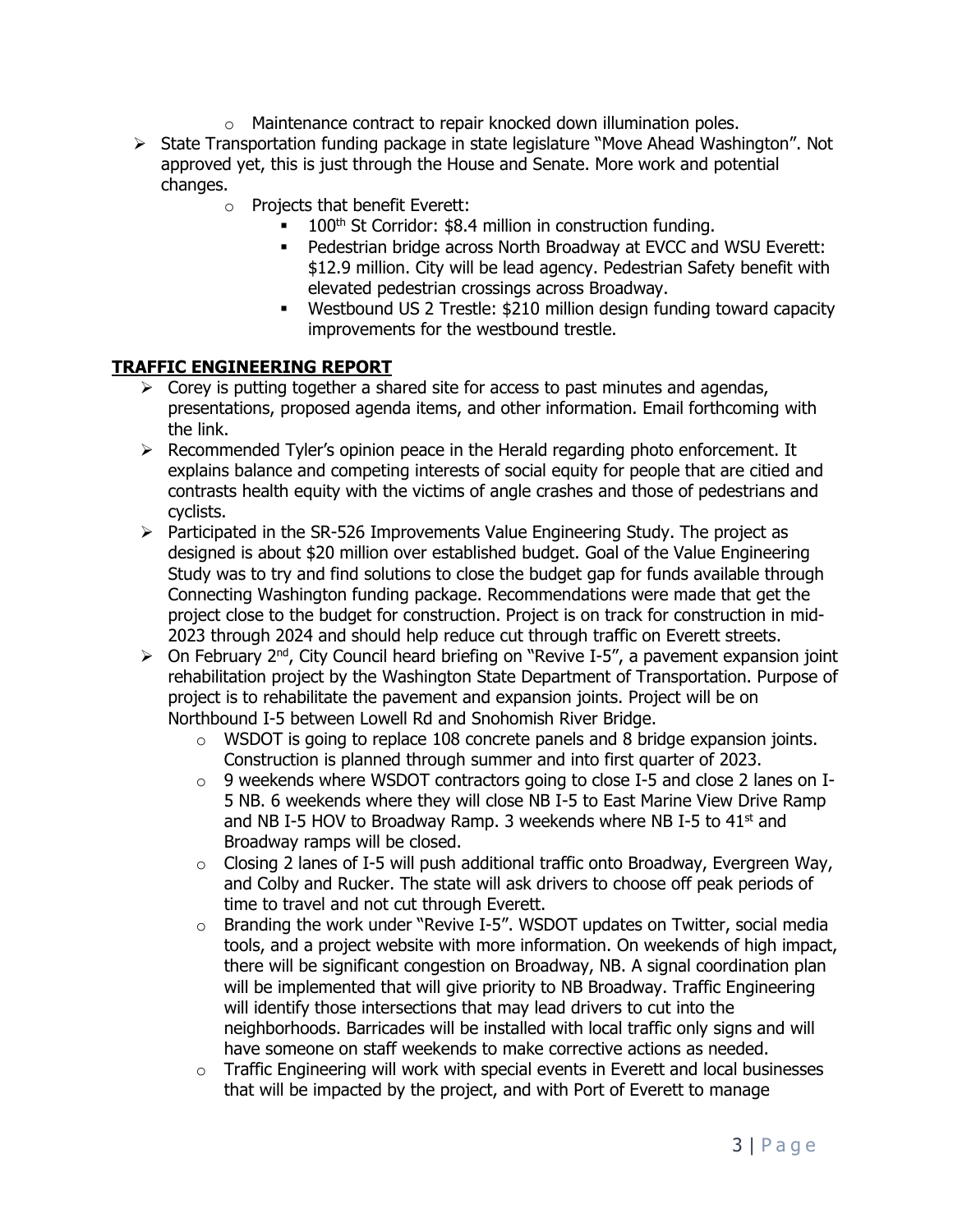oversized loads and getting them in and out.

 $\circ$  No scheduled start date yet, but they will be briefing TAC as soon as they have the information to start.

### **POLICE REPORT**

- $\triangleright$  Tim advised they have 5 motor officer positions and currently 1 full time motor officer.
	- $\circ$  Motor officer has an extensive list of complaint areas in Everett between north, central and south end, back up to the north end and still trying to do school zones every day.
- $\triangleright$  Patrol traffic officers are involved in taking collisions.
- $\triangleright$  Tyler asked if photo enforcement cameras were installed would that potentially free up police to do other things than to just respond to these crashes. Tim advised from his perspective and experience driving behavior seems to change when people know major intersections are photo enforced. Drivers are more focused on obeying the traffic laws.

# **TRANSIT REPORT**

- ➢ Michael Schmieder provided a presentation on Microtransit.
- $\triangleright$  Small scale on-demand public transit services that can offer fixed routes and schedules, as well as flexible routes and on demand scheduling.
	- o Conceptualizing Microtransit: occupying the space between private sector rideshare companies and legacy public transportation solutions.
- $\triangleright$  Ouestion arises whether this competes with rideshare. Does not compete as there is a need and space for both. Similar to the taxi industry, where taxis and public transportation have existed side by side historically.
	- o Characteristics of Microtransit is technology driven and extends the reach and reward of public transit.
- $\triangleright$  Technology issue, presentation will be completed in March.

# **AGENDA ITEMS**

- $\triangleright$  Christina Curtis presented one of the Active Connections: Fleming Bicycle Corridor.
	- o Active Connections Everett Projects:
		- 100<sup>th</sup> Street Southwest
		- California Street
		- Citywide Bicycle Wayfinding
		- **•** Fleming Bicycle Corridor
		- **•** Fulton Street
- ➢ Fleming Bicycle Corridor:
	- o 2 miles of bicycle corridor, funded through a grant by Puget Sound Regional Council. Tier 1 priority project in Bicycle Master Plan.
	- $\circ$  2018 grant application.
	- $\circ$  Construction grant of \$595,000, local funds \$110,000.
	- o Summer/Fall 2022 construction.
	- o North/South Bicycle Boulevard. Connects multiple neighborhoods, Port Gardner, View Ridge/Madison, and Evergreen.
	- o Route will get vehicle volume, speed management, and intersection safety treatments. Project will construct wayfinding and bicycle route signing and shared use pavement markings (sharrows). Select street centerlines will be removed.